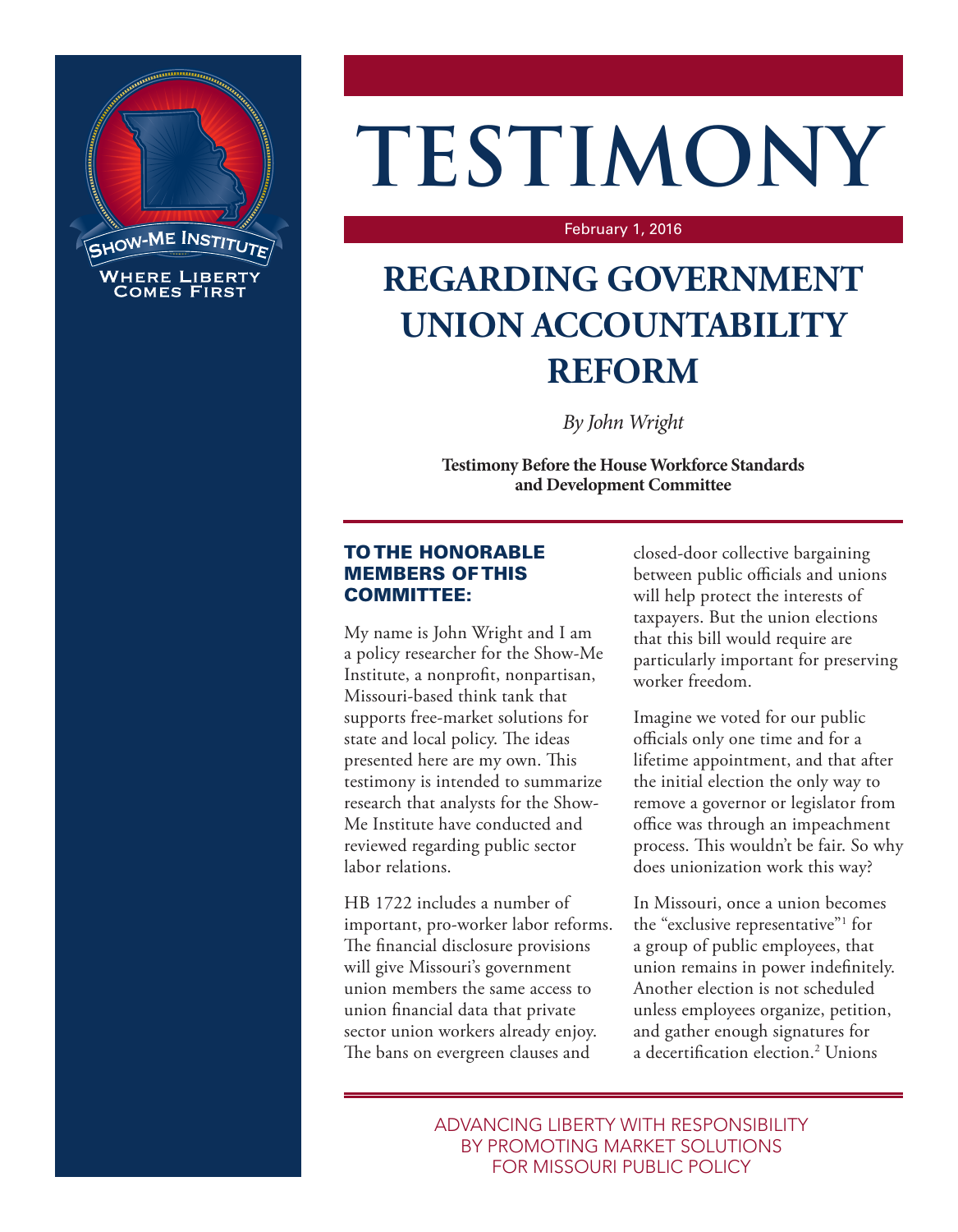#### SHOW-ME INSTITUTE | TESTIMONY

sometimes punish employees for attempting to decertify the union; in one recent case a government union successfully sued a group of employees for thousands of dollars for attempting to decertify it. 3

The automatic union elections proposed by this bill would solve these problems. A regular, secretballot election serves as a good check on the abuses that may occur when a representative body is not accountable to its constituents. It's what we use to keep public officials in check. Without that safeguard, it would be misleading to call our form of government democratic.

The benefits of union elections are clear. Union executives may oppose such elections because they would mean having to run for re-election every two years. But elections benefit rank-and-file union members by allowing them to hold their leaders accountable. 4

A legitimate concern with union elections is the potential cost to taxpayers.

The Show-Me Institute published a study of the costs of this type of union election last year. In it I showed how Missouri could hold union elections that would not cost taxpayers a dime.<sup>5</sup> In this study, I found that the monetary cost could be reduced or eliminated if the statute included language that:

- Encourages the State Board of Mediation to contract out for elections services;
- Allows for alternative methods to traditional paper ballots, such

as telephone or internet-based voting; and

• Requires unions to pay for the remaining cost with a small filing fee.

This bill incorporates these recommendations. If properly implemented, it can deliver the benefits of a more accountable government union without forcing taxpayers to pay for it. To conclude, this bill provides several positive labor reforms that benefit both taxpayers and public employees. These policies would be a good first step in improving the accountability of government unions in Missouri.

#### **NOTES**

1. In the United States, unions typically seek to represent employees as an exclusive representative. An exclusive representative is a union to which the government or the employer awards the privilege of being the only representative for a given class of employees. An exclusive representative represents each employee of the class, whether or not each employee is a union member. Where an exclusive representative represents employees, employees may not represent themselves.

2. Missouri Code of State Regulations Rules of Department of Labor and Industrial Relations Division 40 – State Board of Mediation Rules Chapter 2.040.

3. See International Association of Fire Fighters v. Moon, Mo. WD 73811, WD 73847 (2012).

4. Sherk, James, "Unelected Unions: Why Workers Should Be Allowed to Choose Their Representatives," The Heritage Foundation (2012).

5. Wright, John, "The Low Cost of Labor Reform," The Show-Me Institute (2015).

*John Wright is a policy researcher at the Show-Me Institute.*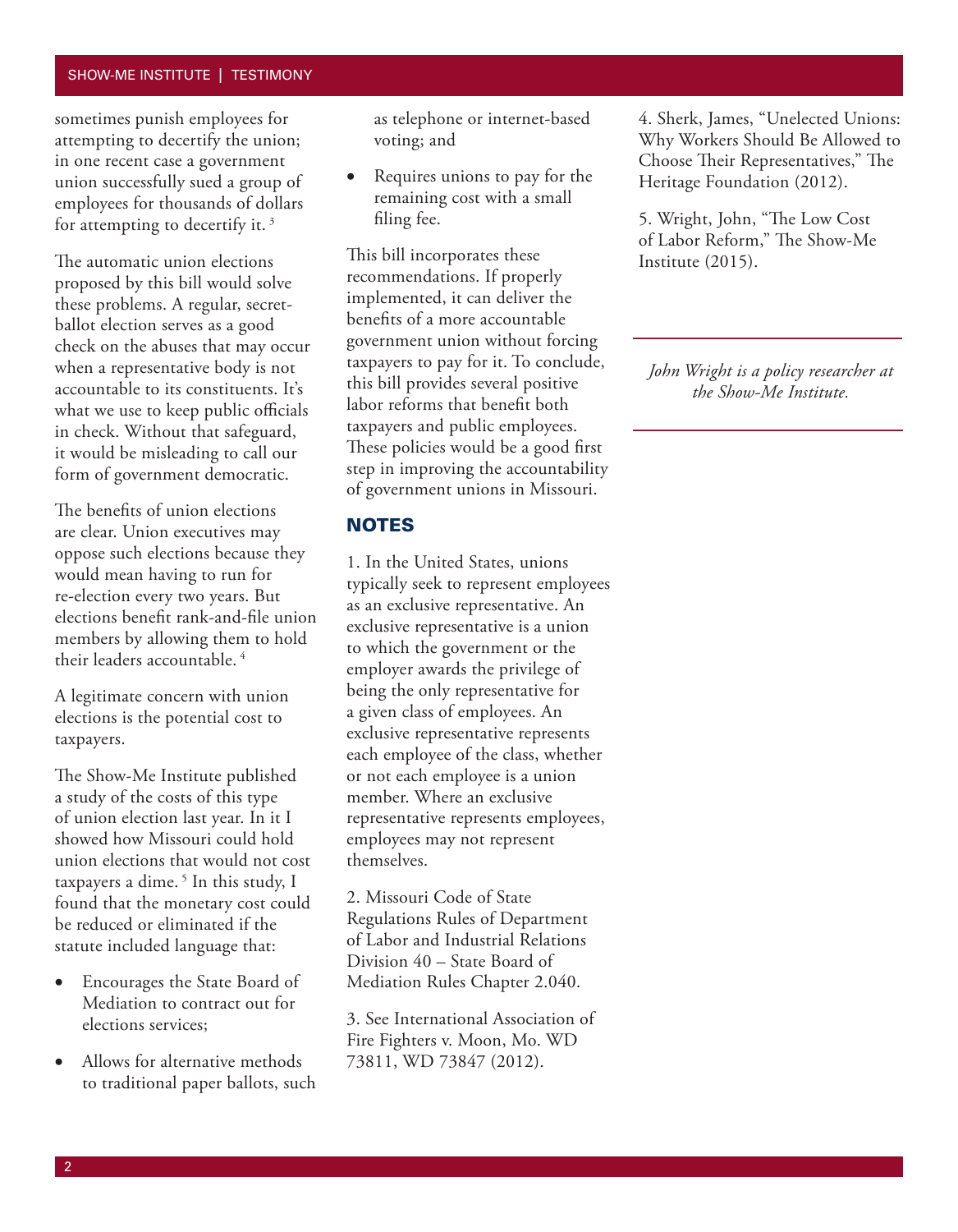**NOTES**